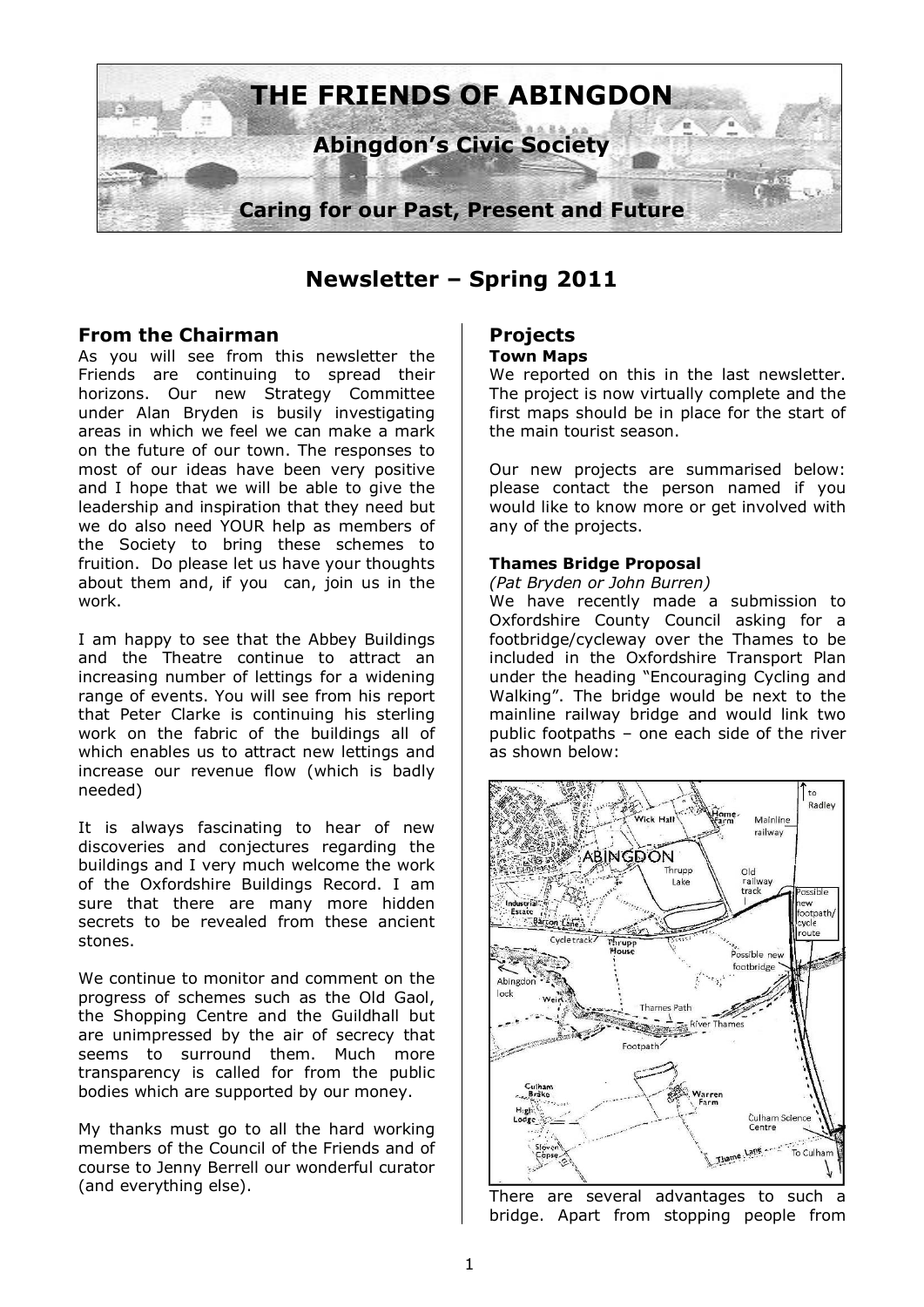being tempted to climb up onto the railway line to get across (and several people have informed us that they have done this despite the obvious danger involved!) it would provide:

- a link between the Oxfordshire Green Belt Way and the Thames Path.
- a link between Radley Lakes and Culham, Sutton Courtenay and Long Wittenham.
- attractive round walks from Abingdon along the south bank of the river and then back on the other side or via Radley Lakes and the cycle track.
- additional options for the Health Walks from the Tennis and Leisure Centre.
- additional options for the Ramblers walks from Abingdon Market Place.
- an alternative river walk between Radley and Culham avoiding Abingdon bridge.
- a shorter and more pleasant cycle route from North Abingdon and Radley to Culham and Wallingford cutting out Abingdon town centre and bridge and so helping to reduce rush hour traffic through the town centre.
- a short link between Abingdon Science Park and Culham Science Centre.

We have received a lot of encouragement from groups such as Oxfordshire Ramblers, CPRE, Friends of Radley Lakes, Culham Science Centre and local Parish Councils. Funding will of course be a major issue, but we are hoping that, having flagged up the idea, something might be forthcoming from sustainable transport funds in the future. Please get in touch if you think you can help with this venture.

#### **Riverside Lands**

#### *(John Burren, Pat or Alan Bryden)*

Associated with, but not dependent on, the bridge proposal, we would also like to work with other environmental groups and the Choose Abingdon Partnership to improve the opportunities for local people and visitors to enjoy Abingdon's riverside.

#### **Plaques**

#### *(Pat or Alan Bryden, Hester Hand)*

We are keen to help provide more readily accessible information about Abingdon's historic buildings. A small team is being set up to work (probably with Choose Abingdon Partnership) on producing information plaques using new technologies which will be sited at key points in the town. This will involve designing the plaques, compiling the information, obtaining any necessary permissions, identifying funding source(s) – and organising the production and installation of the plaques.

#### **House Histories**

#### *(Hester Hand)*

Abingdon has many fine individual houses which, while not listed, nevertheless have interesting histories. The Land Registration Act of 2002 provided for the traditional Title Deeds to be replaced as proof of ownership by electronic data held by the Land Registry. Deeds are therefore becoming redundant and are being discarded which will mean that tracing these histories may be difficult – or at least costly - in future.

The importance of maintaining access to this information has been highlighted by several recent planning proposals - some successful, some not - to demolish such properties. We are investigating the possibility of creating an inventory of these properties and hopefully copies of the Deeds before the information is lost. The project would require preparatory work to identify what data to collect and to set up an effective database to store it, followed by the main task of compiling and storing the information. We plan to talk to other individuals and groups interested in the history of the town about how this can be done.

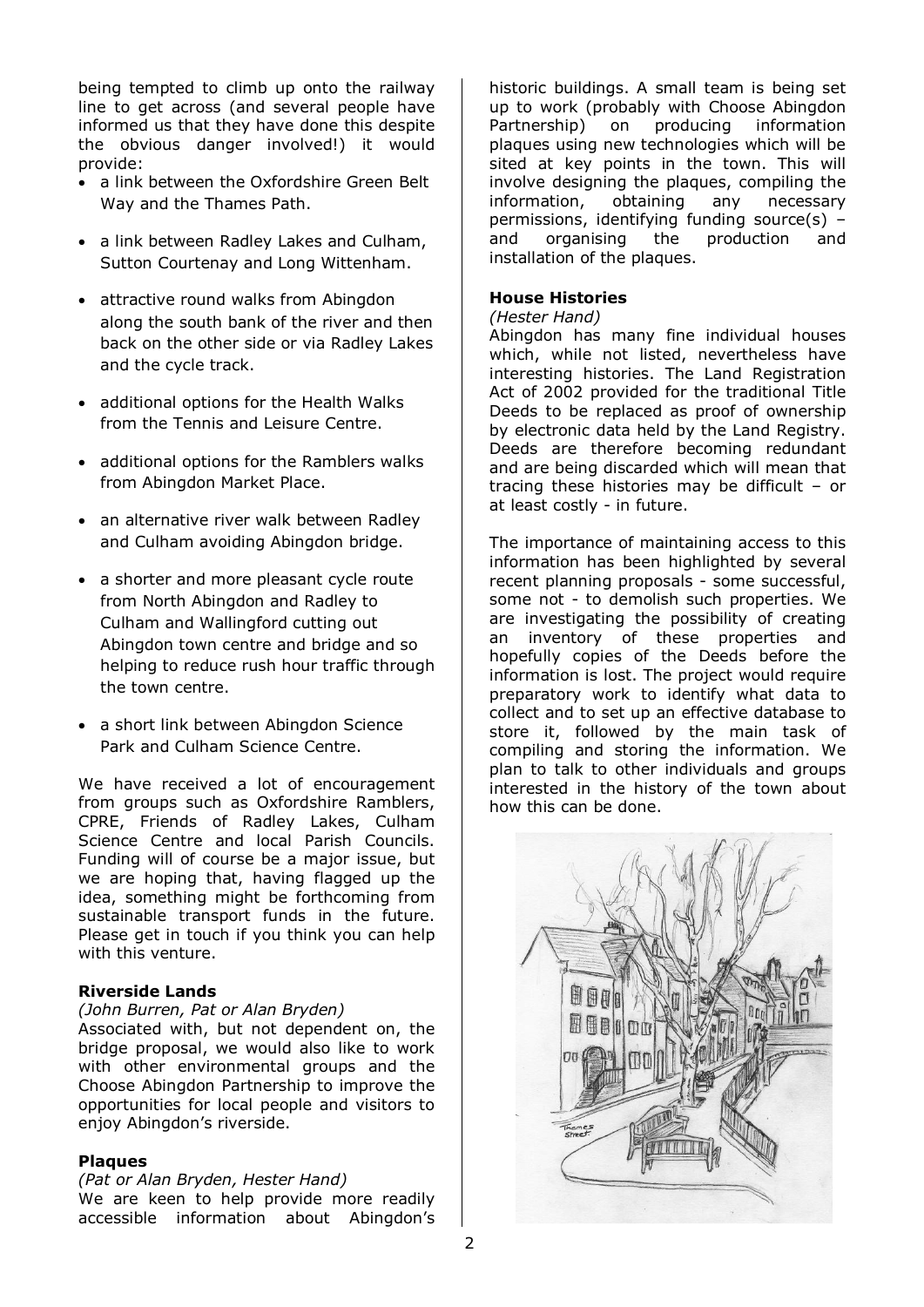## **Abingdon news Guildhall**

The District Council has agreed to hand the Guildhall over to the Town Council with effect from 1 April. The agreement provides for a capital sum of £1.2m to be made available for short and long-term improvements. The Town Council has said that it will consult the community as part of a comprehensive review of the way it is operated. They have also said that they are considering the creation of a charitable trust to operate it – thereby gaining more flexibility than under public sector control and potentially access to grants etc not available to local government bodies.

As the town's Civic Society, the Friends are interested in the Guildhall both as one of the town's key buildings and as a centre for community activities, so we have registered our desire to be involved at early stage in any consultation process.

#### **Abbey Shopping Centre**

Negotiations between the District Council and Scottish Widows, the Shopping Centre leaseholders, on the refurbishment of the precinct, are now in their final stages. The next step will be a planning application and if that goes through work should be done later this year. The Friends will look closely at the planning application when it is published: we are aware of widespread concerns about the removal of the canopies and will make representations about this and any other aspects we consider inappropriate. Pat Bryden would be pleased to hear from any members with views on this so that she can incorporate them into our submission.

Discussions on more major alterations to the Charter area also continue and we will be monitoring these too.

Details of the proposals as published last year can be found on the Vale website at http://tinyurl.com/6dqjep5; the consultation results are at http://tinyurl.com/5uf36mr (the latter is a long document, the relevant pages are  $30 - 40$ ).

## **Nags Head Pub**

Widespread concerns have been expressed about its closure – not so much the loss of the pub as it has recently been, but the potential loss of such a key riverside site – and the negative impression given to those arriving in the town.

According to "Inns and Alehouses of Abingdon" (Jackie Smith and John Carter) the building's history can be traced accurately to 1686, when the rent was 5/ per annum: it is not known how much older it may be. First evidence of it as a pub was in the mid  $18<sup>th</sup>$  century.



## **Abbey Buildings General report**

I am delighted to report that 'The Abingdon Timeline' which has been on display in the Museum for the last few years is now proudly positioned on the West wall of the East Checker. We will have to move it for Craft Fairs, but other than that it will be there permanently and will be a valuable addition to the material we show our visitors.

The winter does seem to have been long and hard, but a number of activities have been carried out or commenced:

Gutters, rainwater pipes, and rainwater systems have been re-aligned, decorated and generally overhauled: a shower off the gutter as you enter the Unicorn Theatre during rain is now a thing of the past. All ironwork including ferramenta has been decorated with a particularly resilient paint which comes in black/grey.

There are several items pending committee approval: these range from a new display stand, which is intended to be our shop window during events such as Craft Fair, to plans for an office to be formed in 18, Thames Street, to enable the Friends volunteers to enjoy a central work place and storage for archives etc. with the possibility of a computer dedicated to Friends business.

The quinquennial report produced for us last Autumn recommended several actions and we have commenced work on those urgent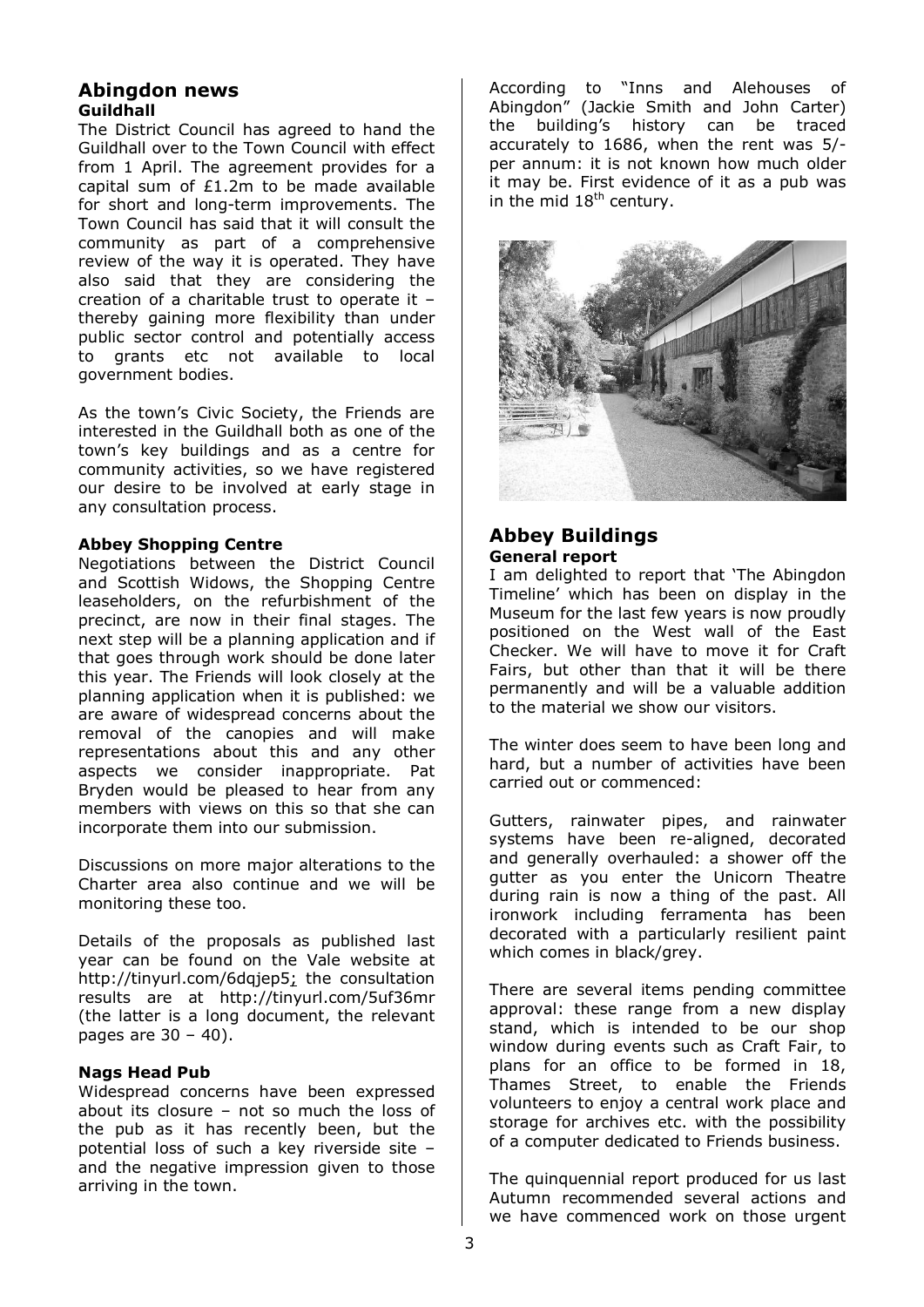items which did not need scheduled monument consent.

Finally, the curator's cottage at 12 Checker Walk, has now had the benefit of central heating installed and I am confident that the property is now a happier abode for Jenny Berrell. Peter Clarke

#### **Recording the Abbey Buildings**

*David Clark FSA, Secretary, Oxfordshire Buildings Record* 

Towards the end of last year members of the Oxfordshire Buildings Record were invited by the Friends to record the surviving Abbey buildings in preparation for a visit in April by the Vernacular Architecture Group\*. You may be forgiven for asking what an amateur volunteer group could add to the studies made over time by the Bucklers, Walter Godfrey, Margaret Wood, and other eminent architectural historians, not to forget the important work done on the documents by Gabrielle Lambrick. I hope to show that we have added to the understanding of the buildings.

Firstly, I confess that the Checker Hall (Unicorn Theatre) remains as enigmatic as ever. It was clearly built between two earlier buildings, the Checker and an abbey barn, probably in the 15th century, but whether for domestic use (the granator's house?) or for additional storage was not possible to say; the alterations since it was built have been too extensive.

The Checker has in the past had a great deal of attention, but earlier writers do not seem to have mentioned the remaining battlement high up on the north front. This seems to be a survival of the work done to the abbey under a licence to crenellate in 1330 granted after the riots of 1327 which damaged a great deal of abbey property. This date is also consistent with the division of the upper room of the Checker into two, and probably when it was changed from a rather grand heated chamber (for one of the abbey officials) into two accounting rooms – perhaps one for receipts, the other for payments. The undercroft never seems to have had a connecting stair to the upper room, suggesting that it had a different (probably storage) function from the start.

The Long Gallery proved very rewarding. We searched in vain for the source of the suggestion that it extended at one time further east. Our study of the eastern truss showed that there was no extension to the east (it may have been rebuilt but there is no evidence of that either). Thus the room layout was of three individual rooms at the west, all but the third accessible from the gallery corridor, two three-bay rooms with fireplaces and windows, and one small room at the east, with a door and window to the corridor. The different framing of one of the central bays suggests the staircase may have risen up here externally. The framing of the gallery is similar to that of the great barn of Harmondsworth, built in 1426. Thus we believe the gallery to date from about 1430 as a lodging range, perhaps for the retinues of high status guests who were put up nearer the abbot's private rooms. An exciting find was a scratched portcullis on the lintel of a fireplace. This was the badge of the Beauforts, and may have been scratched there by one of those accompanying Margaret Beaufort on her fateful visit in 1458 when her companion the Earl of Devon died mysteriously at the abbey. Perhaps the long gallery has even more secrets to uncover – after all these years.

*\*Editor's note: we hope to include feedback from this visit in a future newsletter* 

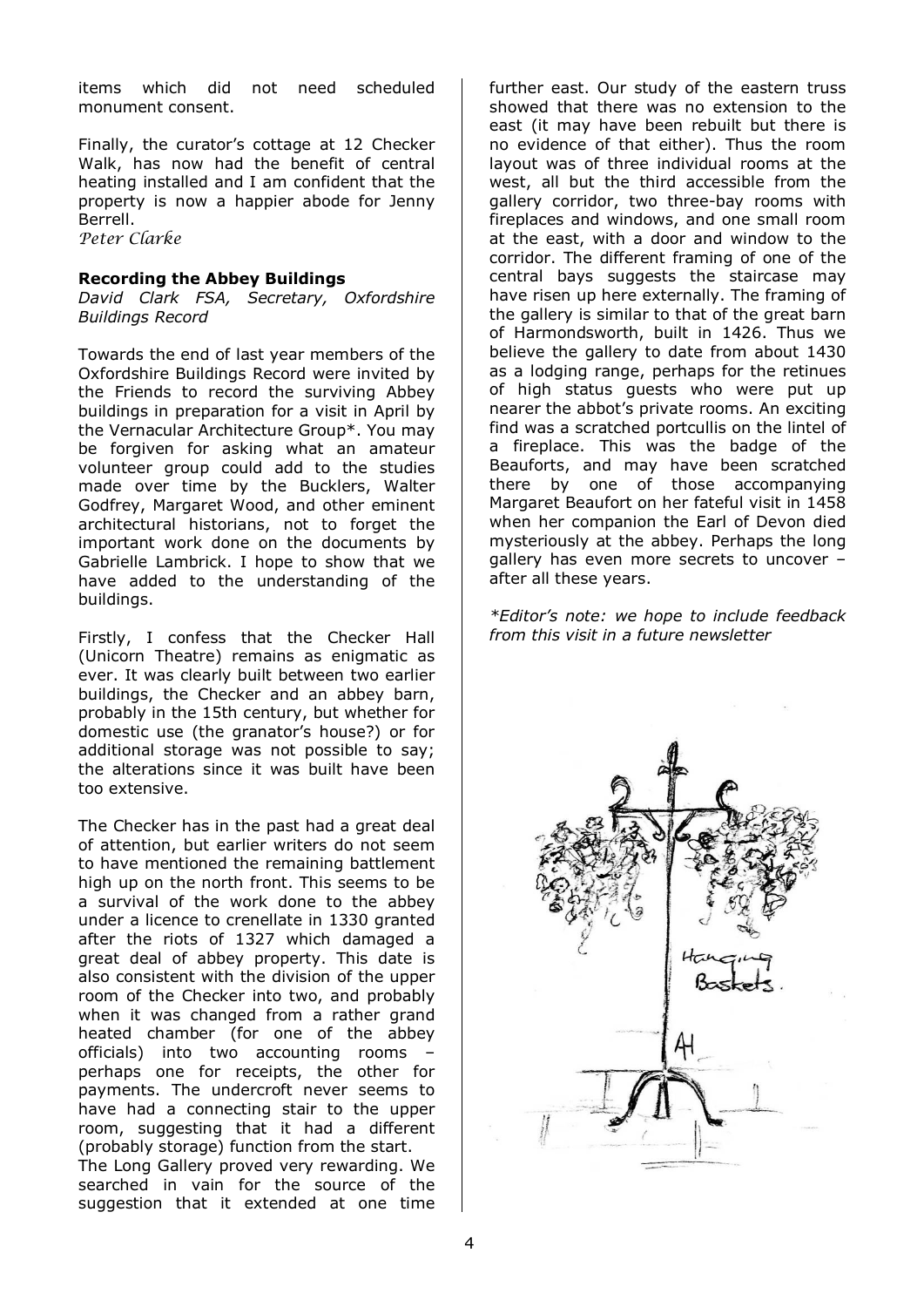# **A Letter from our President**

At Christmas time our Secretary, Tony Legge received a letter from our Honorary President, the Earl of Lindsey and Abingdon, wishing us well, saying that he enjoys receiving news of our work and regretting that because he now lives so far away (Scotland) he is unable to visit the Town as often as he used to.

He also sent us an article which he had recently seen about Abingdon Square Park in New York. The Square, which is in West Greenwich, was part of a three-hundred acre farm purchased in the early 1700s by Sir Peter Warren who had risen to vice-admiral in the British Navy before settling with his family on the banks of the Hudson River. His eldest daughter, Charlotte married Willoughby Bertie, Fourth Earl of Abingdon and her dowry included the piece of land which came to be known as Abingdon Square. After the American War of Independence most New York places with English names were re-named, but Abingdon Square survived – possibly because the Earl had sympathised with the rebels and had argued on their behalf in the British Parliament. The Square became a public park in 1831 and remains an attractive spot. Those of you with internet access can read the article at http://tinyurl.com/6535y3l: if anyone else would like to read it I can send them a copy.



## **John Mason Charter Day**

On 25th November 2010 the Friends welcomed teachers and Year 7 students from John Mason School to the Abbey Buildings as part of their Charter Day event. Every year Year 7 students (age 11–12) visit some of Abingdon's important buildings to learn about the history of Abingdon. This was the first time that the Abbey Buildings had been included in the tour. We offered it as a replacement for the Museum which is normally part of the itinerary but is currently closed.

The students were divided into three groups, each of which spent about 30 minutes in the Abbey Buildings. They were first given a brief history of the Abbey from its original Saxon foundation up to the dissolution. They were then given a tour of the Buildings and finally

were able to spend some time looking at the Abingdon Timeline. Lots of questions were asked. Almost none of the students had visited the Abbey Buildings before, and few of them even knew they existed. We hope that they went away with a little better idea of the rich history of Abingdon. Bobbie Nichols

## **Advance Notice**

#### **Friends of Abingdon AGM and Summer Party 19.30 Tuesday 14 June – Unicorn Theatre**

After the formal business of the AGM there will be a presentation by Claire Chidley, her subject: '*What makes a great place to live, work and play*.' Claire works internationally as a consultant encouraging managers and developers to think more widely and creatively about city and town development.

Come and be stimulated by her talk.

Then join us for refreshments in the garden - put the date in your diary now - more details in May.

## **Abingdon Green Gym**

Friends of Abingdon is one of over 60 clubs and societies in Abingdon and in the course of our activities we interact with many of them. We are happy to occasionally use this newsletter to highlight activities of other groups with similar aims to ours:

Abingdon Green Gym is a group of conservation volunteers who meet on Saturday mornings from 9.30-12.30 to carry out tasks in and around Abingdon such as cutting back brambles and scrub, pulling up Himalayan balsam, making woodchip paths and litter picking We are part of a national network and affiliated to BTCV. We cater for people of all abilities and one of our aims is to improve people's physical and mental health through work in the open air. If you are interested, contact

Eleanor Dangerfield: eledanger@hotmail.com or phone 01235 531857.

## **Message from the Editor**

We would like to make more use of e-mail for contacting members: if you have not yet given us your e-mail address but would be willing for us to use it please send an e-mail to

Pauline Burren<friendsofabingdon@btopenworld.com>